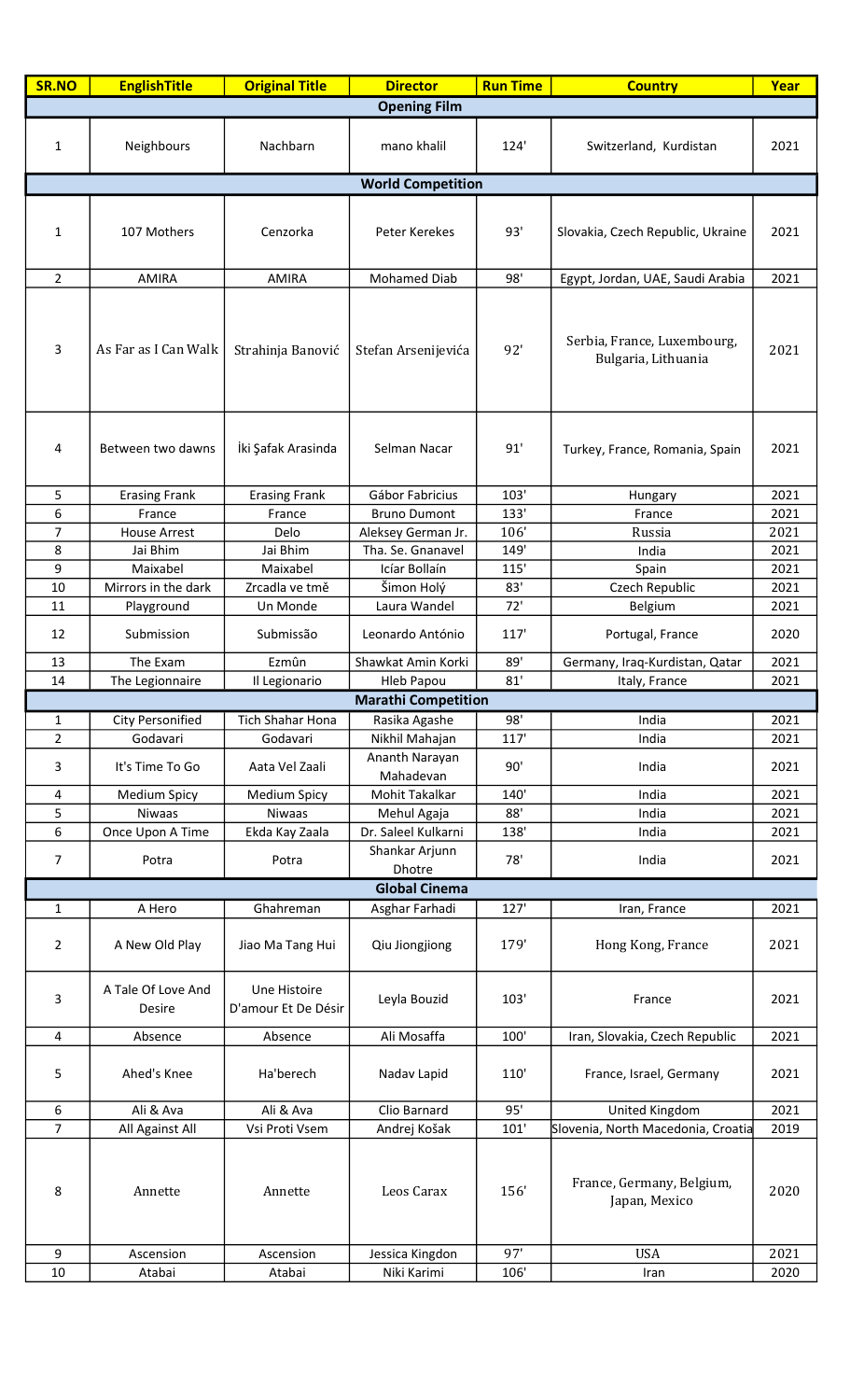| 11 | Bad Luck Banging or<br>Loony Porn                   | Babardeală cu<br>bucluc sau porno<br>balamuc       | Radu Jude                    | 106'   | Romania, Luxembourg, Czech<br>Republic, Croatia       | 2021 |
|----|-----------------------------------------------------|----------------------------------------------------|------------------------------|--------|-------------------------------------------------------|------|
| 12 | <b>Belfest</b>                                      | <b>Belfest</b>                                     | Kenneth Branagh              | 98'    | United Kingdom                                        | 2021 |
| 13 | Bergman Island                                      | Bergman Island                                     | Mia Hansen-Løve              | 105'   | France, Germany, Belgium,<br>Sweden                   | 2021 |
| 14 | <b>Bird Atlas</b>                                   | Atlas ptáků                                        | Olmo Omerzu                  | 92'    | Czech Republic                                        | 2021 |
| 15 | Brighton 4th                                        | Brighton 4th                                       | Levan Koguashvili            | 95'    | Georgia / Russia / Bulgaria /<br>USA / Monaco         | 2021 |
| 16 | <b>Bruno Reidal:</b><br>Confession Of A<br>Murderer | <b>Bruno Reidal</b>                                | Vincent Le Port              | 101'   | France                                                | 2021 |
| 17 | Calamity, A Childhood<br>Of Martha Jane<br>Cannary  | Calamity, A<br>Childhood Of Martha<br>Jane Cannary | Rémi Chayé                   | 82'    | France, Denmark                                       | 2020 |
| 18 | Clara Sola                                          | Clara Sola                                         | Nathalie Álvarez<br>Mesén    | 106'   | Sweden, Costa Rica, Belgium                           | 2021 |
| 19 | <b>Commitment Hasan</b>                             | <b>Commitment Hasan</b>                            | Semih Kaplanoğlu             | 147'   | Turkey                                                | 2021 |
| 20 | Compartment No. 6                                   | Hytti Nro 6                                        | Juho Kuosmanen               | 107'   | Finland, Germany, Estonia, Russia                     | 2021 |
| 21 | Drive my car                                        | Doraibu Mai Kâ                                     | Ryusuke Hamaguchi            | 179'   | Japan                                                 | 2021 |
| 22 | Fabian: Going to the<br>dogs                        | Fabian oder Der<br>Gang vor die Hunde              | Dominik Graf                 | 176'   | Germany                                               | 2021 |
| 23 | Gerda                                               | Gerda                                              | Natalya<br>Kudryashova       | 111'   | Russia                                                | 2021 |
| 24 | Happening                                           | L'événement                                        | Audrey Diwan                 | 100'   | France                                                | 2021 |
| 25 | Holy Emy                                            | Agia Emi                                           | Araceli Lemos                | 111'   | Greece, France, United States                         | 2021 |
| 26 | Irradiated                                          | Irradiés                                           | <b>Rithy Panh</b>            | 88'    | France, Cambodia                                      | 2020 |
| 27 | Lamb                                                | Dýrið                                              | Valdimar<br>Jóhannsson       | 107'   | Iceland, Sweden                                       | 2021 |
| 28 | Let it be morning                                   | Vayehi Boker                                       | Eran Kolirin                 | 101'   | Israel, France                                        | 2021 |
| 29 | Luzifer                                             | Luzifer                                            | Peter Brunner                | 103'   | Austria                                               | 2021 |
| 30 | <b>Magnetic Beats</b>                               | Les Magnétiques                                    | Vincent Maël<br>Cardona      | 98'    | France, Germany                                       | 2021 |
| 31 | Medea                                               | Medea                                              | Alexander Zeldovich          | 139'   | Russia                                                | 2021 |
| 32 | Medusa                                              | Medusa                                             | Anita Rocha da<br>Silveira   | 127'   | <b>Brazil</b>                                         | 2021 |
| 33 | Memoria                                             | Memoria                                            | Apichatpong<br>Weerasethakul | 136'   | Colombia, Thailand, France,<br>Germany, Mexico, Qatar | 2021 |
| 34 | Nitram                                              | Nitram                                             | Justin Kurzel                | $112'$ | Australia                                             | 2020 |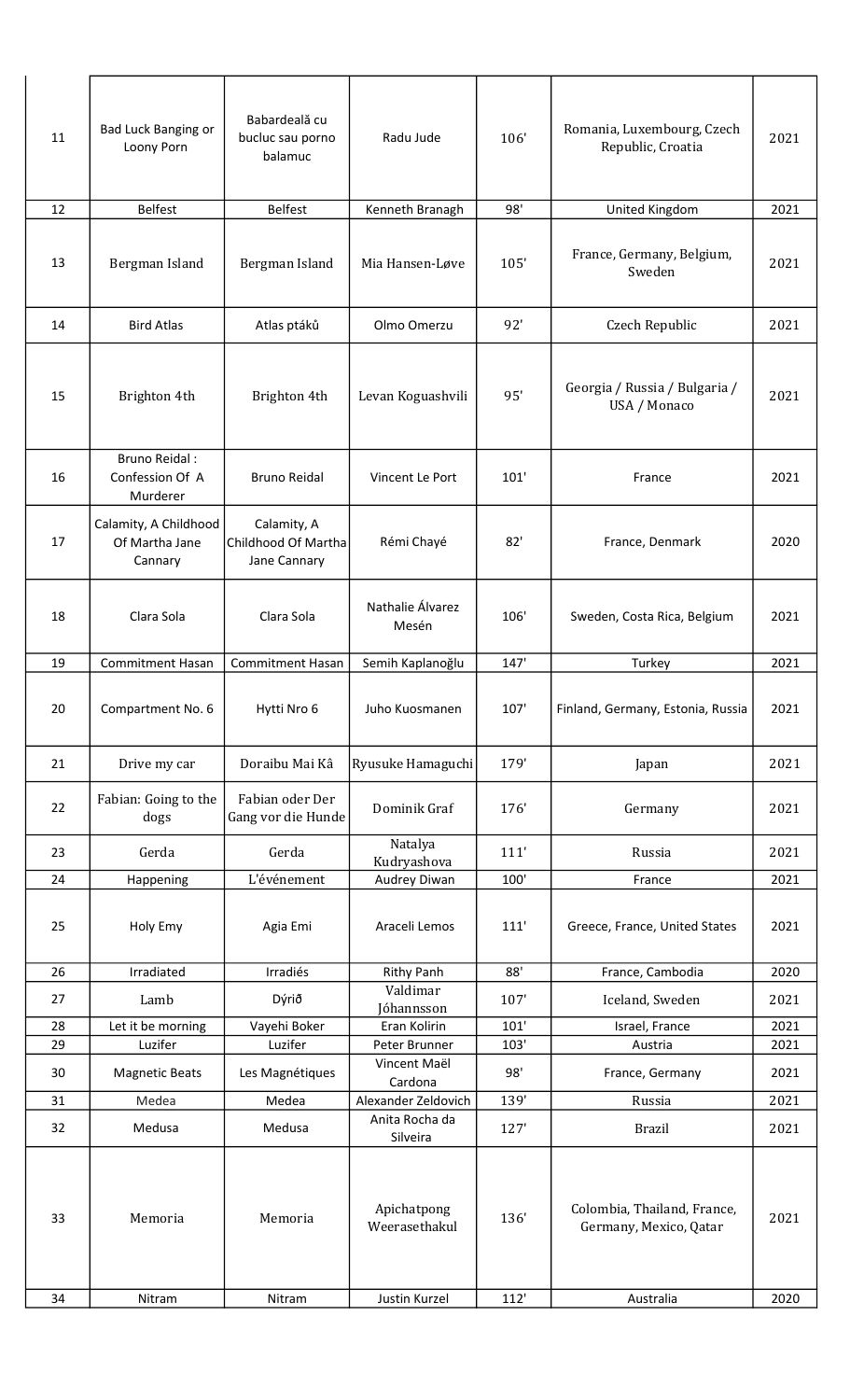| 35             | No Ground Beneath                          | Payer Tolay Mati                                 | Mohammad Rabby                  | 91'  | Bangladesh                         | 2021 |
|----------------|--------------------------------------------|--------------------------------------------------|---------------------------------|------|------------------------------------|------|
| 36             | the Feet<br><b>Parallel Mothers</b>        | Nai<br><b>Madres Paralelas</b>                   | Mridha<br>Pedro Almodóvar       | 122' | Spain                              | 2021 |
|                |                                            |                                                  |                                 |      |                                    |      |
| 37             | Patchwork                                  | Patchwork                                        | Petros Charalambous             | 88'  | Cyprus, Israel, Slovenia           | 2021 |
| 38             | Petite Maman                               | Petite Maman                                     | Céline Sciamma                  | 73'  | France                             | 2021 |
| 39             | Post Mortem                                | Post Mortem                                      | Péter Bergendy                  | 115' | Hungary                            | 2020 |
| 40             | <b>Red Rocket</b>                          | <b>Red Rocket</b>                                | Sean Baker                      | 128' | <b>USA</b>                         | 2021 |
| 41             | Rose                                       | Rose                                             | Aurélie Saada                   | 102' | France                             | 2021 |
| 42             | Sandra Gets a Job                          | Sandra Saab Tööd                                 | Kaupo Kruusiauk                 | 96'  | Estonia                            | 2021 |
| 43             | Son Of Monarchs                            | Hijo De Monarcas                                 | <b>Alexis Gambis</b>            | 98'  | Mexico and USA                     | 2021 |
| 44             | Song of the Soul                           | Ajob Karkhana                                    | Shabnam Ferdousi                | 109' | Bangladesh                         | 2022 |
| 45             | The Absent Director                        | Dar Naboude<br>Kargardan                         | <b>Arvand Dashtaray</b>         | 86'  | Iran                               | 2021 |
| 46             | The Belly of the Sea                       | El Ventre Del Mar                                | Agustí Villaronga               | 75'  | Spain                              | 2021 |
| 47             | The Divide                                 | La Fracture                                      | Catherine Corsini               | 98'  | France                             | 2021 |
| 48             | The Gravedigger's<br>Wife                  | The Gravedigger's<br>Wife                        | Khadar Ayderus<br>Ahmed         | 82'  | Finland, Germany, France, Somalia  | 2021 |
| 49             | The Last Execution                         | Nahschuss                                        | Franziska Stünkel               | 116' | Germany                            | 2021 |
| 50             | The Tortoise & The                         | Lakposht & Halazon                               | Reza Hemasi                     | 101  | Iran                               | 2021 |
|                | Snail                                      |                                                  |                                 |      |                                    |      |
| 51             | The Worst Person In<br>The World           | <b>Verdens Verste</b><br>Menneske                | Joachim Trier                   | 128' | Norway, France, Sweden,<br>Denmark | 2021 |
| 52             | Three Floors                               | Tre Piani                                        | Nanni Moretti                   | 120' | Italy, France                      | 2021 |
| 53             | <b>Tigers</b>                              | Tigrar                                           | Ronnie Sandahl                  | 116' | Sweden, Italy, Denmark             | 2020 |
| 54             | Titane                                     | Titane                                           | Julia Ducournau                 | 108' | France, Belgium                    | 2021 |
| 55             | Unsophisticated Lady /<br>nice to meet you | La Pièce Rapportée                               | Antonin Peretjatko              | 86'  | France                             | 2020 |
| 56             | Vengeance Is Mine, All<br>Others Pay Cash  | Seperti Dendam,<br>Rindu Harus Dibayar<br>Tuntas | Edwin                           | 114' | Indonesia, Singapore, Germany      | 2021 |
| 57             | Wars                                       | Guerres                                          | Nicolas Roy                     | 84'  | Canada                             | 2021 |
| 58             | Wetland                                    | El lodo                                          | Iñaki Sánchez                   | 111' | Spain                              | 2021 |
| 59             | What do we see when<br>we look at the sky  | Ras Vkhedavt,<br>Rodesac Cas<br>Vukurebt?        | Alexandre<br>Koberidze          | 150' | Germany, Georgia                   | 2021 |
| 60             | Wheel of Fortune and<br>Fantasy            | Guzen to Sozo                                    | Ryûsuke Hamaguchi               | 121' | Japan                              | 2021 |
| 61             | Women do cry                               | Women do cry                                     | Mina Mileva, Vesela<br>Kazakova | 107' | Bulgaria, France                   | 2021 |
|                |                                            |                                                  | <b>Indian Cinema</b>            |      |                                    |      |
| $\mathbf{1}$   | Aandaal                                    | Aandaal                                          | Shareef Easa                    | 83'  | India                              | 2021 |
| $\overline{2}$ | Adieu Godard                               | Adieu Godard                                     | Amartya<br>Bhattacharyya        | 84'  | India                              | 2021 |
| 3              | <b>Beheading Life</b>                      | Taledanda                                        | Praveen Krupakar                | 152' | India                              | 2020 |
| 4              | Boomba Ride                                | Boomba Ride                                      | <b>Biswajeet Bora</b>           | 76'  | India                              | 2021 |
| 5              | By Her - TAYA                              | By Her - TAYA                                    | Dr. G.Prabha                    | 116' | India                              | 2021 |
| 6              | Chehare                                    | Chehare                                          | Rumy Jafry                      | 139' | India                              | 2021 |
| $\overline{7}$ | Semkhor                                    | Semkhor                                          | Aimee Baruah                    | 93   | India                              | 2021 |
| 8              | Songs for Rain                             | Boroxun                                          | Krrishna Kt. Borah              | 87'  | India                              | 2021 |
| 9              | The Hunt - Nayattu                         | The Hunt - Nayattu                               | <b>Martin Prakkat</b>           | 124' | India                              | 2021 |
| 10             | <b>Tree Full of Parrots</b>                | <b>Tree Full of Parrots</b>                      | Jayaraj R                       | 90'  | India                              | 2021 |
|                |                                            |                                                  | <b>Marathi Cinema Today</b>     |      |                                    |      |